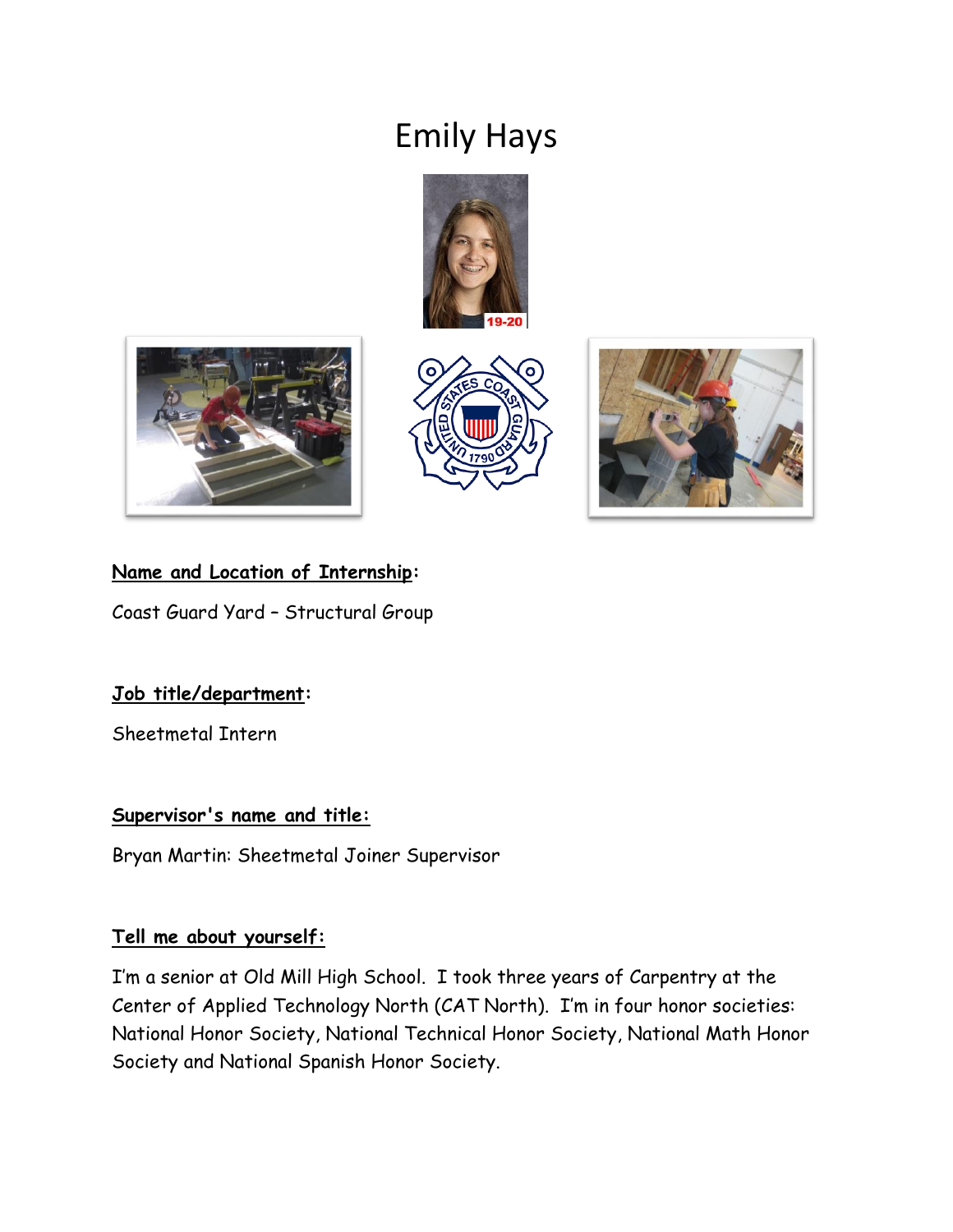# **Why did you choose to pursue an internship?**

I wanted to use that knowledge for a job. Even though I 'm still in school, I wanted to take on a job where I can work with hands-on projects.

#### **Daily internship duties:**

Working inside of ships, attaching pieces of ductwork, measure and cut out installation, and work alongside other employees.

#### **Coolest project you worked on:**

I've worked in the stack on a ship where I used nuts and bolts to connect parts of a fan together. The parts were huge cylinders and they were a few feet in diameter. They were so big and heavy that we had to use a chain fall to lift one piece on top of the other.

# **One thing you have learned that you will take with you:**

This internship has reinforced my time management skills. In my CAT North Carpentry Program, my teacher, Mr. Penny, frequently told my class" if you're not 15 minutes early, you're late." My supervisor is really big on being on time so by using the "15 minute early" philosophy, I've never been late to work.

# **Best piece of advice you would give to a junior who is looking to pursue an internship:**

Start searching and applying to internships early so you will have options to choose from. I applied early and got an offer while I was still a junior. This allowed me to relax since I wouldn't have to stress over the summer to try to find an internship. Also, the more options you have, the more likely you are to be able to pick an internship that you'll enjoy.